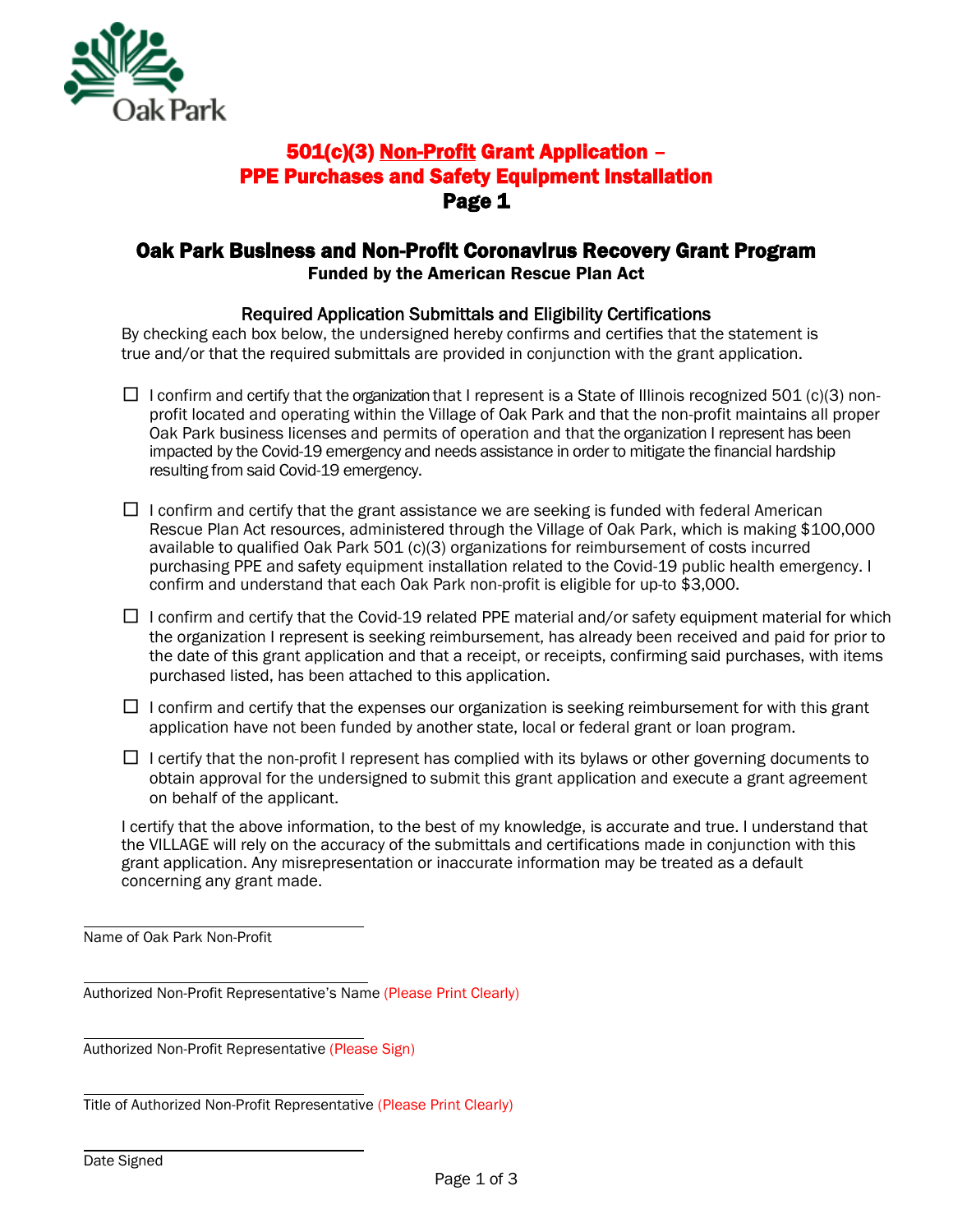

# 501(c)(3) Non-Profit Grant Application – PPE Purchases and Safety Equipment Installation Page 2

The Village will begin to accept grant program applications on Monday, September 27, 2021.

# Grant Application Submission Instructions

Completed application forms and all attachments should be scanned and emailed to [business@oak](mailto:business@oak-park.us)[park.us](mailto:business@oak-park.us) or can be mailed to: Village of Oak Park, Attention - Development Customer Services Department, 123 Madison Street, Oak Park, IL 60302. If you have any questions about the application requirements or have any issues with submitting any of the required documents, please email [business@oak-park.us.](mailto:business@oak-park.us)

The Village of Oak Park does not discriminate in its programs and activities on the basis of age, color, gender expression/identity, genetic information, marital status, national origin, physical or mental disability, pregnancy, race, religion, sex, sexual orientation or veteran status as applicable.